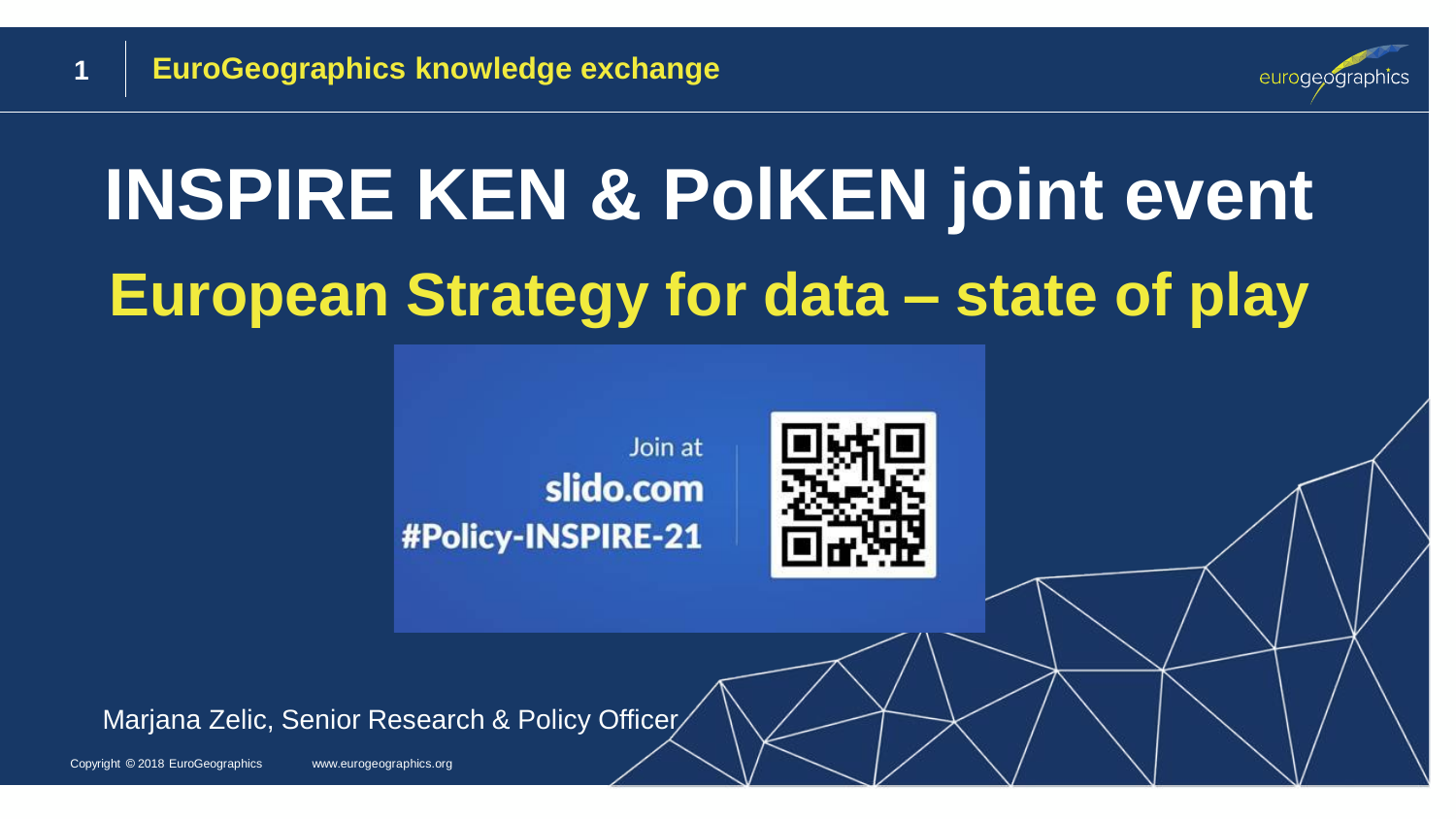

Brussels, 19.2.2020

COM(2020) 66 final

#### **COMMUNICATION FROM THE COMMISSION TO THE EUROPEAN PARLIAMENT, THE COUNCIL, THE EUROPEAN ECONOMIC AND SOCIAL COMMITTEE AND THE COMMITTEE OF THE REGIONS** A European strategy for data euroae European Commission **EuroGeographics Information Paper** Communication from the Commission on **THE EUROPEAN** A European strategy for data **DATA STRATEGY** > EuroGeographics welcomes the "European strategy for data". > We fully support the strategy's principle that "The value of data lies in its use and re-use"; **SHAPING EUROPE'S** EuroGeographics' membership is committed to this principle. **DIGITAL FUTURE**  $\triangleright$  EuroGeographics' membership has a particular interest and expertise in delivering high February 2020 value, authoritative, geospatial data. #DigitalEU > Such data has significant potential to contribute to the Strategy. It is ubiquitous across all the data spaces. Creating a single market for data will make the EU more competitive globally > We will be pleased to contribute to any review of INSPIRE both within the GreenData4All and will enable innovative processes, products and services. initiative and across sectors.  $\triangleright$  We look forward to the contribution that geospatial data from the national mapping, cadastral and land registration bodies will make to the success of the Strategy.

Industrial and commercial data are key drivers of the digital economy. The European Data Strategy will make more data available for use in the economy and society, while keeping those who generate the data in control.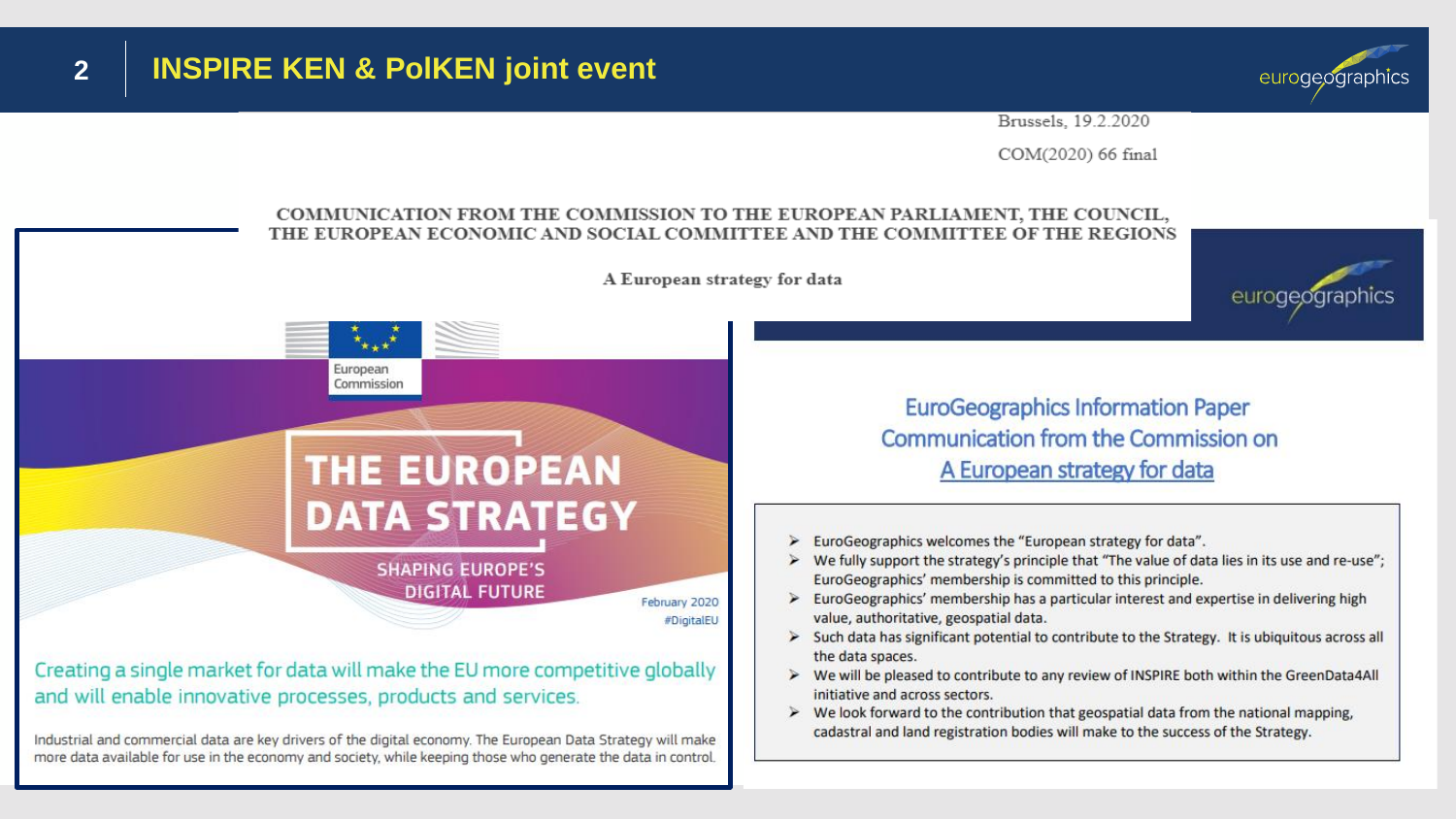**3**



### **The EU will create a single market for data where:**

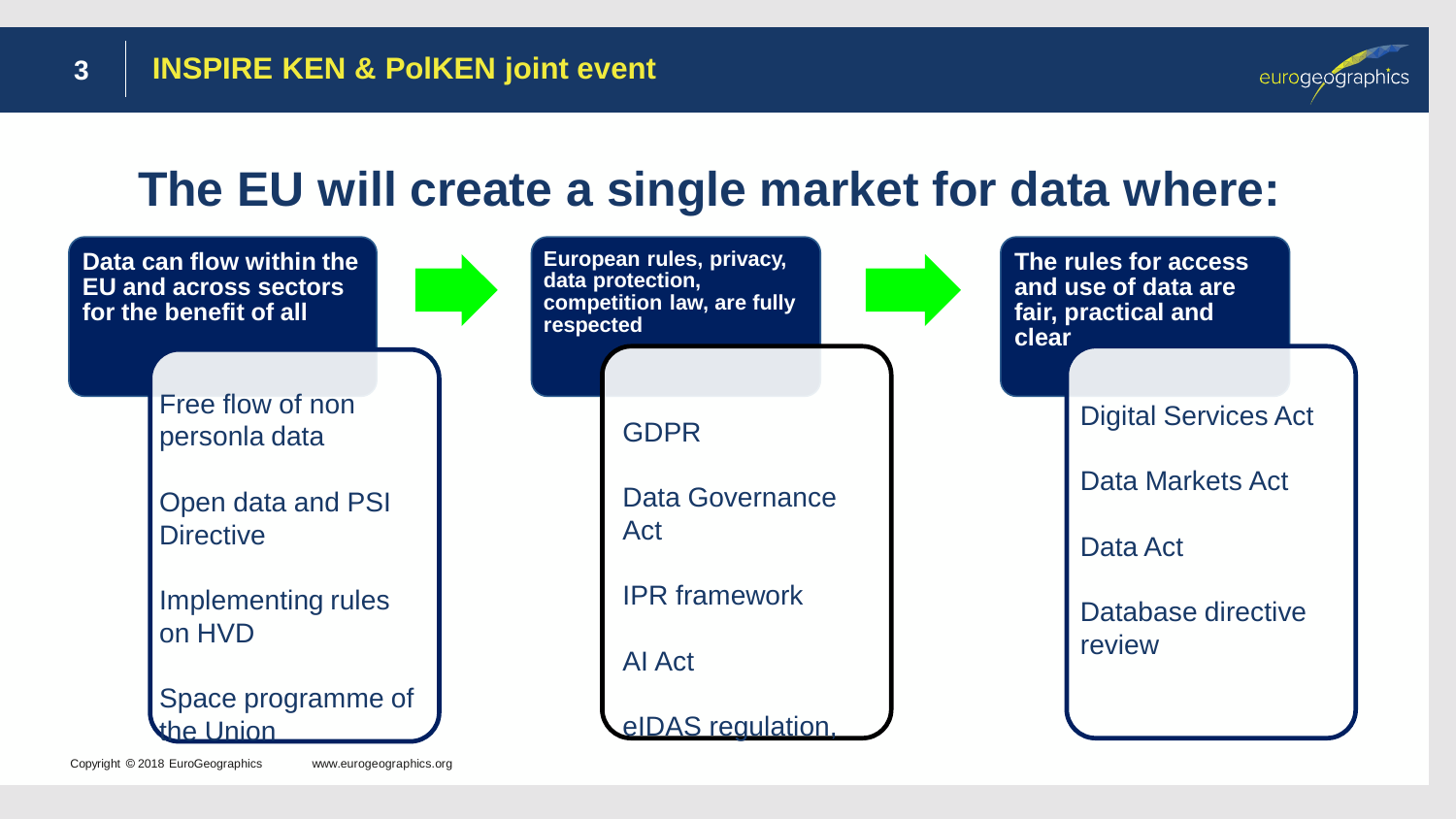![](_page_3_Picture_2.jpeg)

**TOURISM** 

![](_page_3_Figure_3.jpeg)

**Investing in High Impact project on European data spaces, data sharing architectures, governance mechanisms, cloud infrastructures and related services**

1. Making data more widely available by opening up **high-value publicly held datasets** and allowing their reuse for free

2. Pooling European data in key sectors,

with EU-wide common and interoperable data spaces

![](_page_3_Figure_8.jpeg)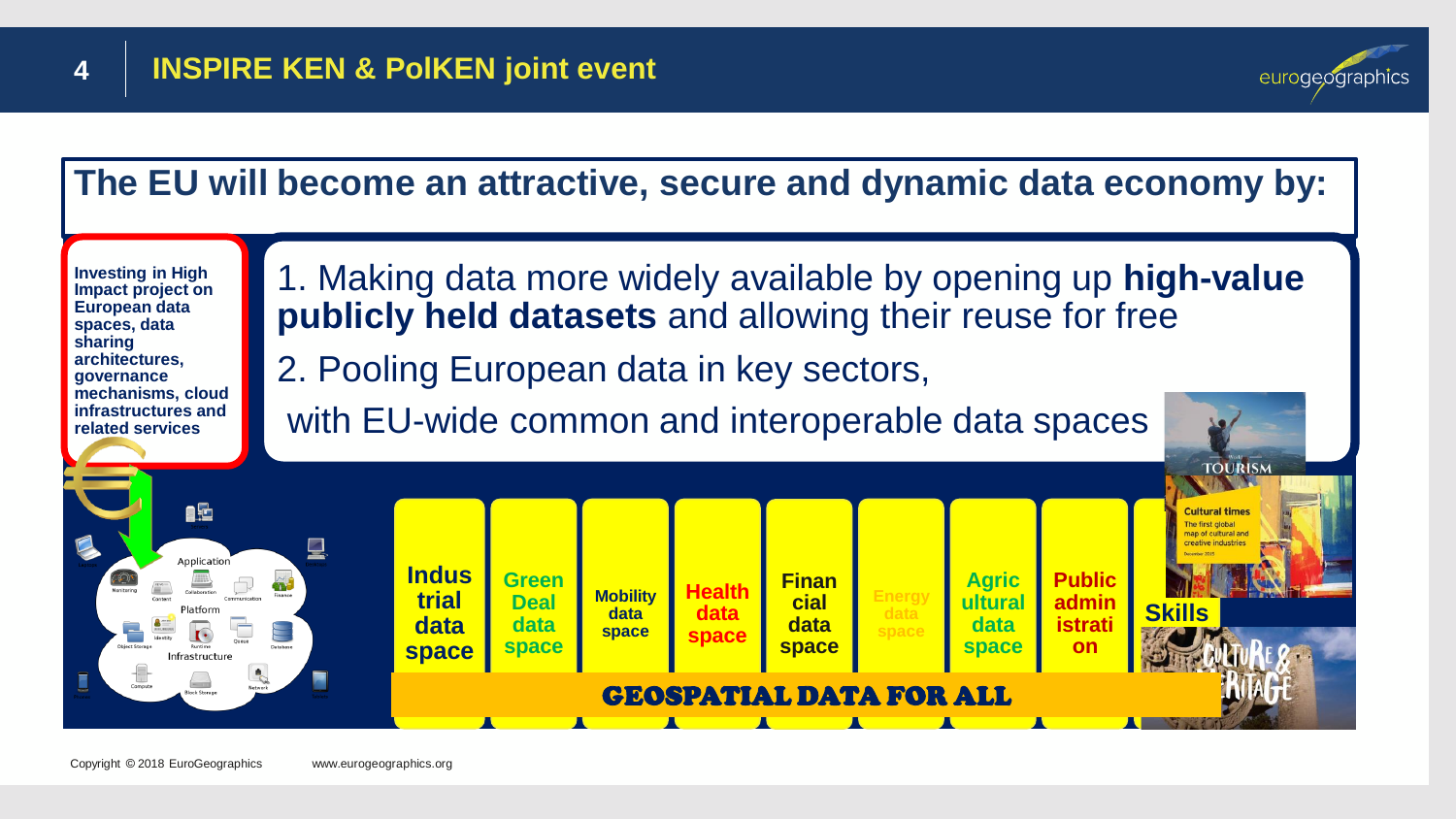![](_page_4_Picture_0.jpeg)

eurogeographics

### **European Strategy for data "Policy frameworks & funding programs hand in hand "**

![](_page_4_Figure_4.jpeg)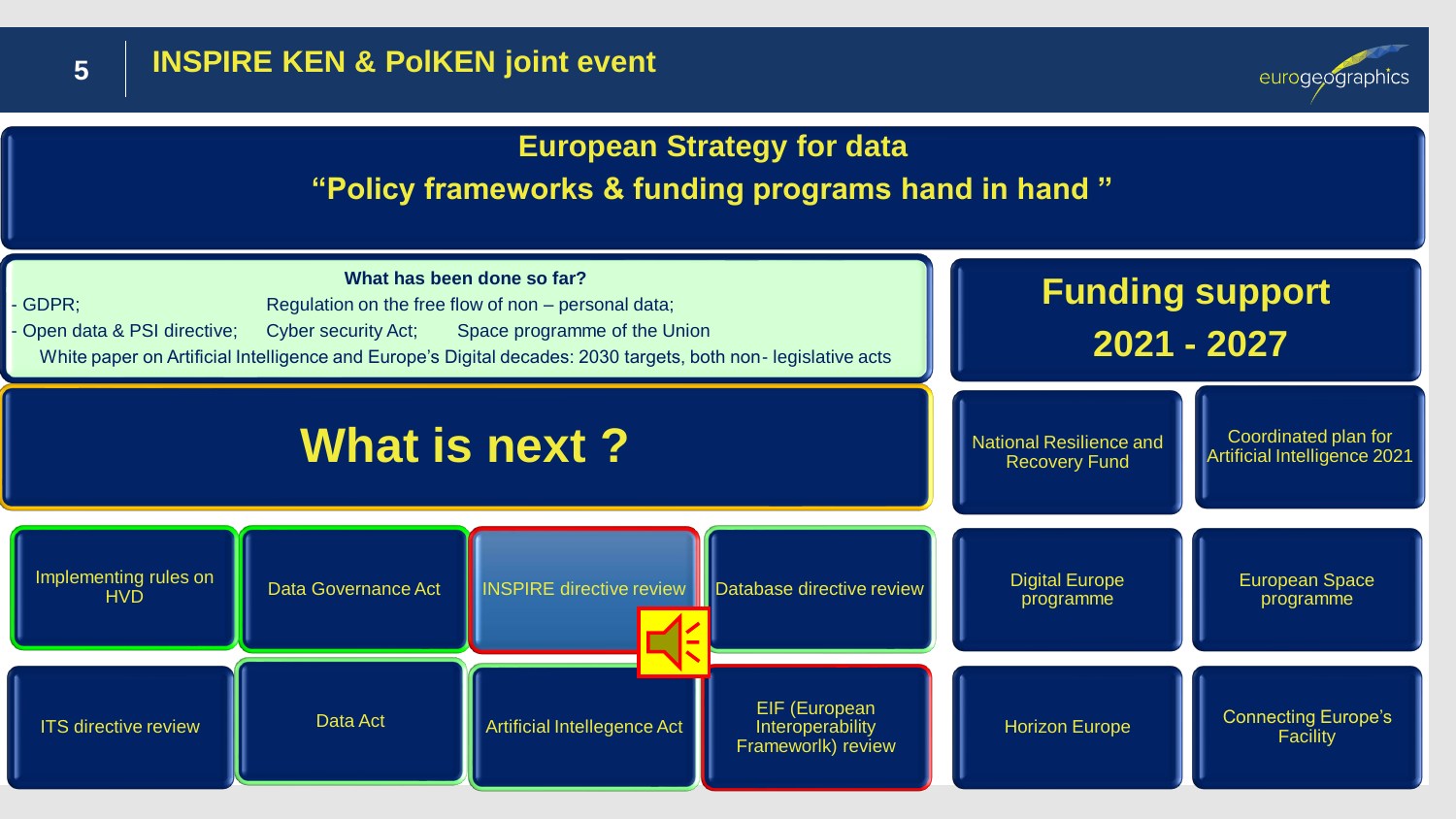![](_page_5_Picture_1.jpeg)

### **What does INSPIRE mean to us?**

#### **The INSPIRE Directive was**

### **The future INSPIRE**:

- ❑ the right instrument to "unlock" public sector data;
- helped a lot to get a nation-wide data harmonization process established;
- ❑ generally positive outcome is national SDI establishment;
- used as a leverage for spatial datasets;
- capacity building, harmonization, national and international co- $\Box$ operation are benefits;
- ❑ need-driven simplification;
- ❑ use of INSPIRE out of environment sector will be crucial;
- ❑ more international use, more harmonization of content;
- ❑ format must become a part of the new European Data Strategy;
	- believe, that the idea and the implementation of INSPIRE will continue in the future.
- ❑ there are many tasks to complete and many fields to improve, but once it is done, INSPIRE will be a great source and a tool in many ways and areas where spatial data is needed.
- simplify it, update the technology,
- ❑ there's need for strong link to HVD and Data Strategy.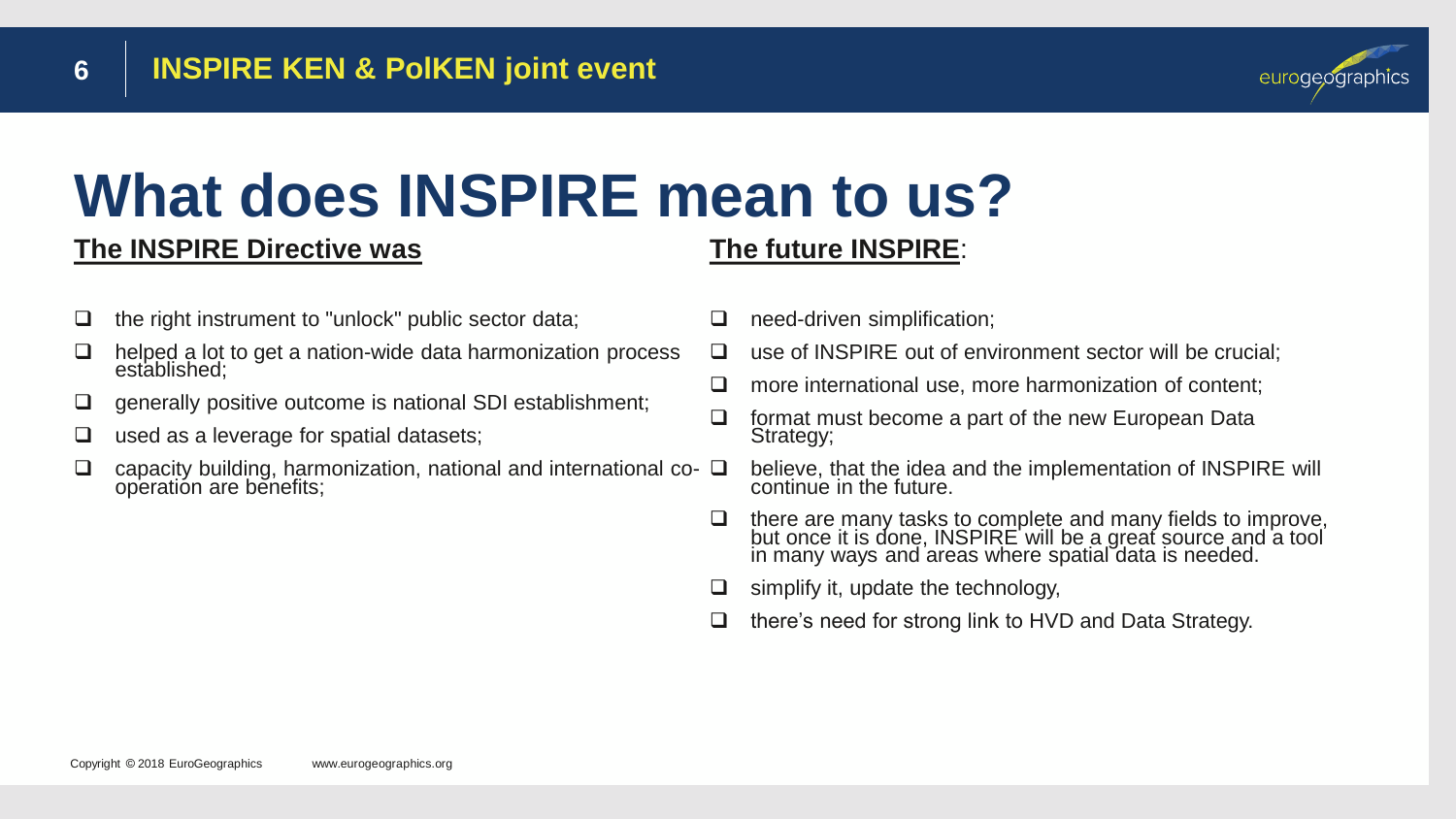![](_page_6_Picture_1.jpeg)

## **Follow up actions**

**We had our say:**

- ❑ INSPIRE Inception roadmap feedback submitted represents an important milestone for us. Our strategy is aligned to the newest EU political priorities particularly to Green Deal and Digital Age. That is why we will need to have a **shared understanding** of where INSPIRE fits in these policies and globally.
- Scoping interview with study team
- ❑ Thematic PolKEN with study team presenting
- Targeted survey as a key stakeholder of the spatial data community
- Evaluated draft evaluation report
- ❑ Responded to short validation survey
- ❑ Stakeholder validation workshop on 7 September 2021
- ❑ INSPIRE conference panellist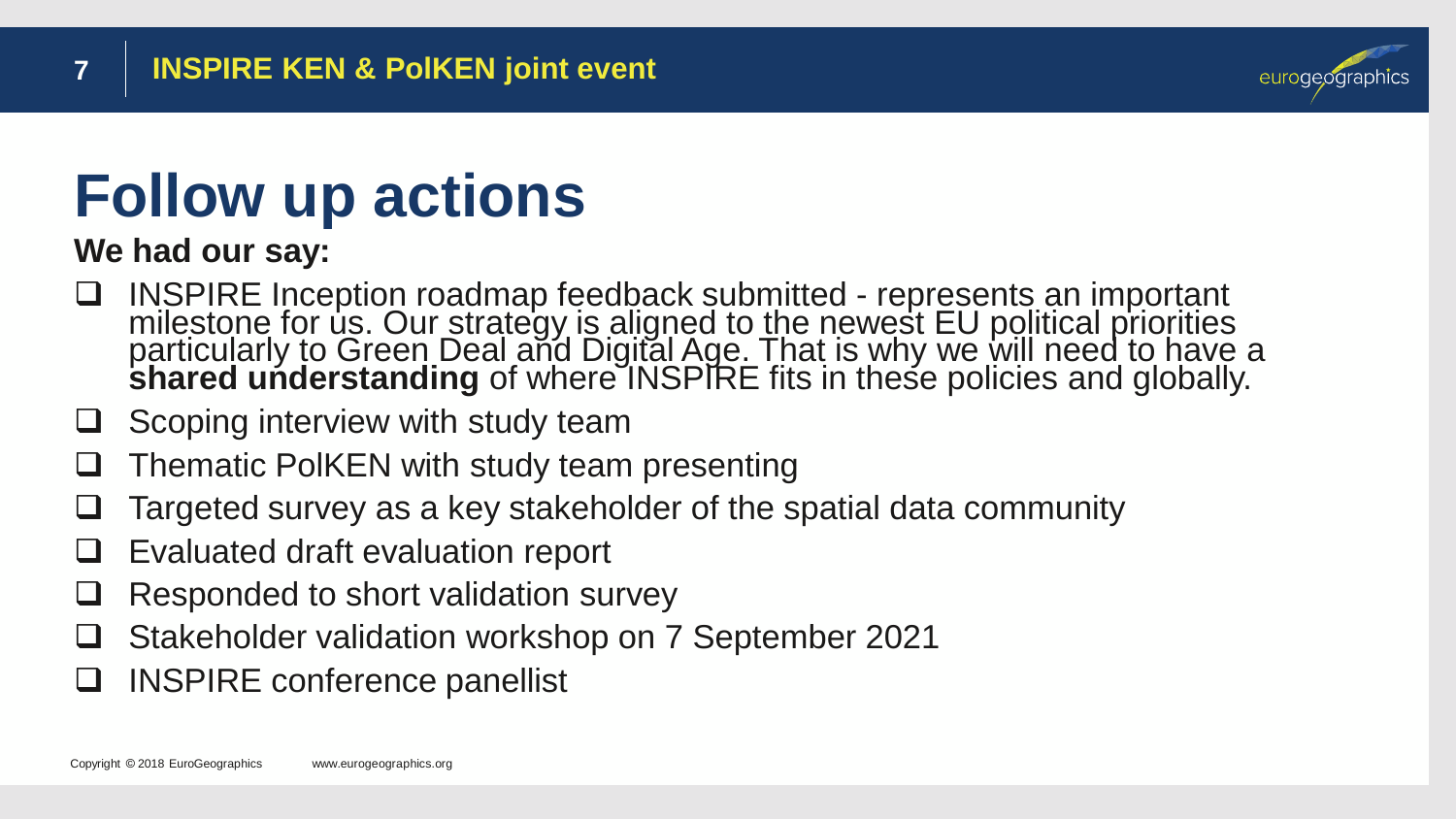# **Upcoming**

- ❑ Inception Impact Assessment Roadmap public consultation soon
- ❑ 2022 Start impact Assesment study & Public consultation

### **Focus on three sets of recommendations**

#### **Closing the implementation gap**

- Need for a more targeted and proportional harmonisation
- Need to implement the INSPIRE Directive as part of the national SDI
- **Copyright Europe Sentation of stakeholders** • Need to involve a more diverse

#### **Applying a user-driven approach**

- Need for specifically assessing the needs of the different user groups to prioritise data to be harmonised
- There are constraints to the USE of data shared under INSPIRE especially for less experienced users
- a need to identify the obstacles to the use of data shared under

**Ensuring an alignment of INSPIRE with other policy areas** 

eurogeographics

- need to update Directive on Public access to env information
- Coherence issues might arise with the adoption of the HVD Regulation.
- Develop INSPIRE as an enabler for the European Green Deal
- Consider the possibility to include more data beyond the